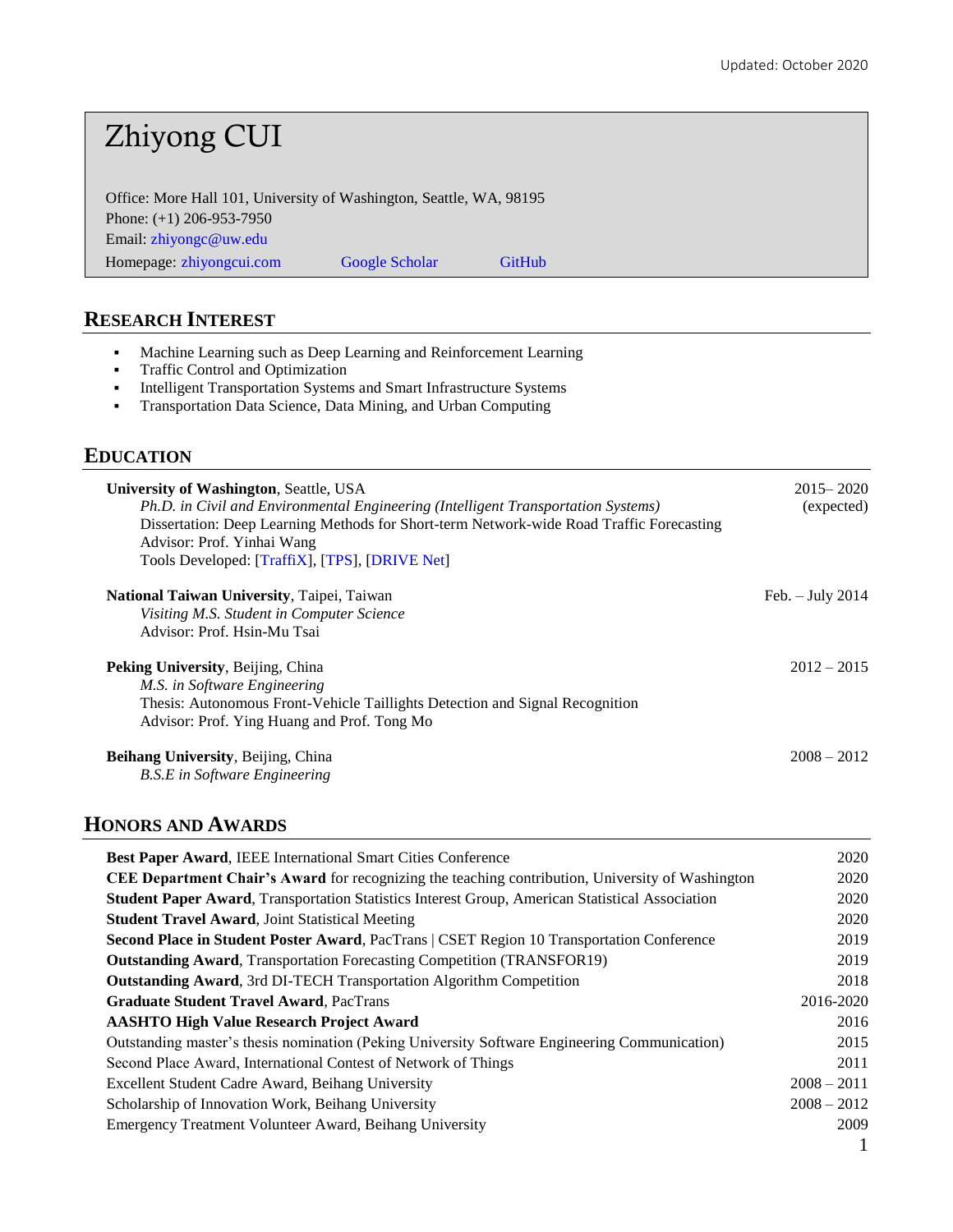# **REFEREED JOURNAL PUBLICATIONS**

- J1. **Cui Z**, Lin L, Pu Z, Wang Y\*. (2020) Graph Markov Network for Traffic Forecasting with Missing Data. *Transportation Research Part C: Emerging Technologies* (**ASA TSIG Student Paper Award**) (doi: [10.1016/j.trc.2020.102671\)](https://doi.org/10.1016/j.trc.2020.102671)
- J2. **Cui Z**, Ke R, Pu Z\*, Wang Y. (2020) Stacked Bidirectional and Unidirectional LSTM Recurrent Neural Network for Forecasting Network-wide Traffic State with Missing Values. *Transportation Research Part C: Emerging Technologies* (doi[: 10.1016/j.trc.2020.102674\)](https://doi.org/10.1016/j.trc.2020.102674)
- J3. **Cui Z**, Ke R, Pu Z, Ma X, Wang Y\*. (2020) Learning Traffic as a Graph: A Gated Graph Wavelet Recurrent Neural Network for Network-scale Traffic Prediction. *Transportation Research Part C: Emerging Technologies* (doi: [10.1016/j.trc.2020.102620\)](https://doi.org/10.1016/j.trc.2020.102620)
- J4. **Cui Z**, Henrickson K, Ke R, Wang Y\*. (2019) Traffic Graph Convolutional Recurrent Neural Network: A Deep Learning Framework for Network-Scale Traffic Learning and Forecasting. *IEEE transaction on Intelligent Transportation Systems* (doi: [10.1109/TITS.2019.2950416\)](https://doi.org/10.1109/TITS.2019.2950416)
- J5. **Cui Z**, Long Y\*. (2019) Perspectives on Stability and Mobility of Transit Passenger's Travel Behaviour through Smart Card Data. *IET Intelligent Transport Systems*. (doi: [10.1049/iet-its.2019.0212\)](https://doi.org/10.1049/iet-its.2019.0212)
- J6. **Cui Z**, Henrickson K, Biancardo S, Pu Z, Wang Y\*. (2019) Establishing a Multi-Source Data Integration Framework for Transportation Data Analytics. *Journal of Transportation Engineering, Part A: Systems* (in press). (doi: [10.1061/JTEPBS.0000331\)](https://doi.org/10.1061/JTEPBS.0000331)
- J7. Ma X, Li Y, **Cui Z**\*, Wang Y. (2020) Forecasting Transportation Network Speed Using Deep Capsule Networks with Nested LSTM Models. *IEEE transaction on Intelligent Transportation Systems* (doi[: 10.1109/TITS.2020.2984813\)](https://ieeexplore.ieee.org/document/9069477)
- J8. Pu Z, **Cui Z**, Wang S, Li Q, Wang Y\*. (2020) Time-Aware Gated Recurrent Unit Networks for Road Surface Friction Prediction Using Historical Data. *IET Intelligent Transport Systems.* (doi: [10.1049/iet-its.2019.0428\)](https://ieeexplore.ieee.org/document/9049501)
- J9. Zhang J, Chen F\*, **Cui Z**, Guo Y, Zhu Y. (2020) Deep learning Architecture for Short-term Passenger Flow Forecasting in Urban Rail Transit. *IEEE transaction on Intelligent Transportation Systems*
- J10. Ke R, Li W, **Cui Z**, Wang Y\*. (2020) Two-Stream Multi-Channel Convolutional Neural Network (TM-CNN) for Multi-Lane Traffic Speed Prediction Considering Traffic Volume Impact. *Transportation Research Record* (doi: [10.1177/0361198120911052\)](https://doi.org/10.1177%2F0361198120911052)
- J11. Ke R, Feng S, **Cui Z**, Wang Y\*. (2020) An advanced framework for microscopic and lane-level macroscopic traffic parameters estimation from UAV video. *IET Intelligent Transport Systems* (doi: [10.1049/iet-its.2019.0463\)](https://digital-library.theiet.org/content/journals/10.1049/iet-its.2019.0463)
- J12. Pu Z, Zhu M, Li W, **Cui Z**, Guo X, Wang Y. (2020) Monitoring Public Transit Ridership Flow by Passively Sensing Wi-Fi and Bluetooth Mobile Devices. *IEEE Internet of Things Journal*
- J13. Zhu M, Zhu W, Lutin, J, Cui Z, Wang Y. (2020) Developing a Practical Method to Compute State-Level Bus Occupancy Rate. *Journal of Transportation Engineering*
- J14. Wang Y\*, **Cui Z**. (2019) The Development of Smart Transportation in Urgent Need of Transportation Data Science (in Chinese). *Urban Transport of China,* 17(3), 8-10. (doi: [10.13813/j.cn11-5141/u.2019.0301\)](https://doi.org/10.13813/j.cn11-5141/u.2019.0301)
- J15. Liang Y, **Cui Z**, Tian Y, Chen H, Wang Y\*. (2018) A Deep Generative Adversarial Architecture for Network-Wide Spatial-Temporal Traffic State Estimation. *Transportation Research Record,* 2672(45), 87-105. (doi: [10.1177/0361198118798737\)](https://doi.org/10.1177/0361198118798737)
- J16. Ke R, Li Z, Kim S, Ash J, **Cui Z**, Wang Y\*. (2017) Real-time bidirectional traffic flow parameter estimation from aerial videos. *IEEE Transactions on Intelligent Transportation Systems*, 18(4), 890-901. (doi[: 10.1109/TITS.2016.2595526\)](https://doi.org/10.1109/TITS.2016.2595526)
- J17. Chen X, Li Z, Wang Y, **Cui Z**, Shi C, Wu H\*. (2017). Evaluating the impacts of grades on vehicular speeds on interstate highways. *PloS one*, 12(9), e0184142. (doi: [10.1371/journal.pone.0184142\)](https://doi.org/10.1371/journal.pone.0184142)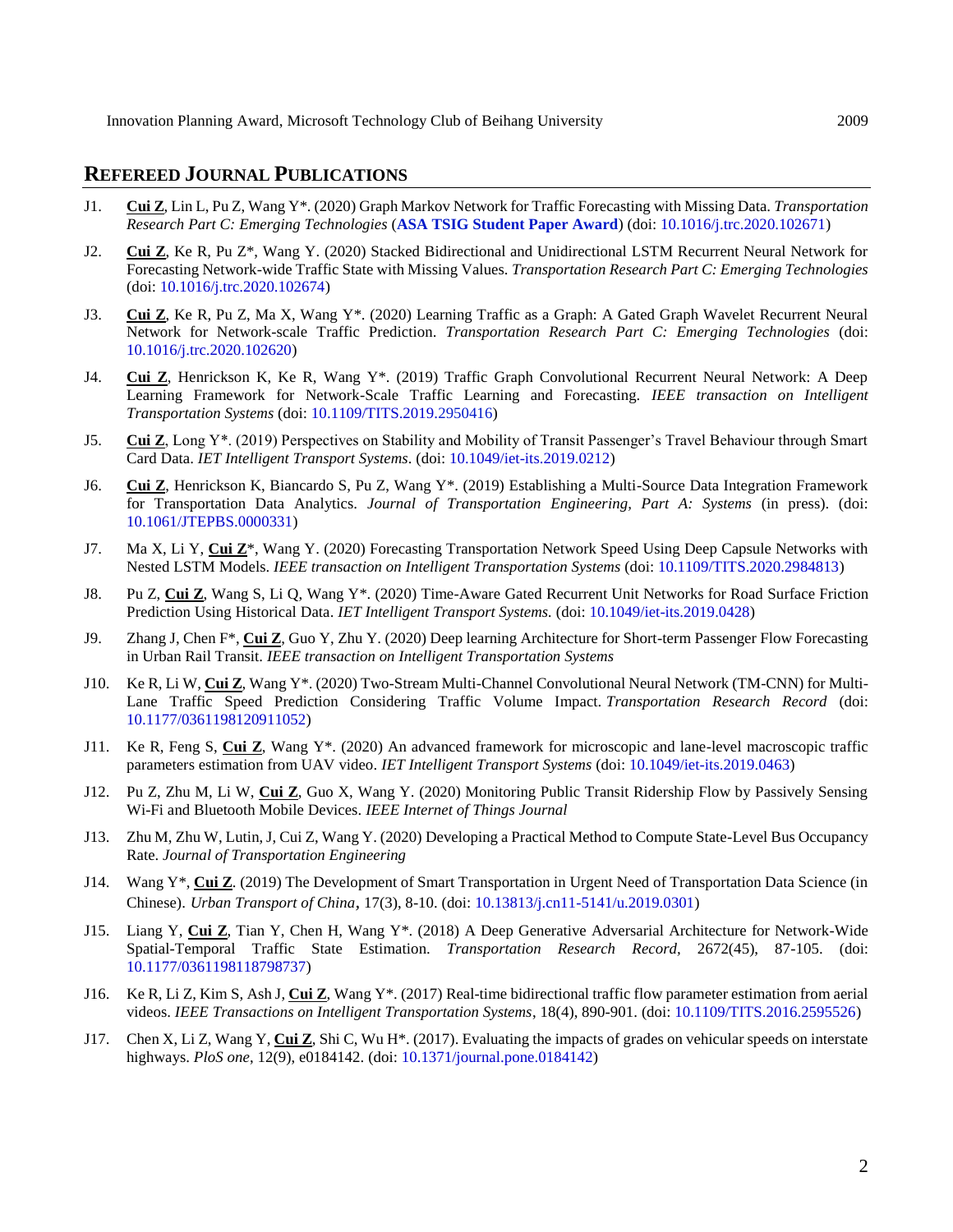### **PAPERS IN REVIEW**

- [1] **Cui Z**, et al. (2020) Traffic Performance Score for Measuring the Impact of COVID-19 on Urban Mobility. IEEE Transactions on Big Data.
- [2] **Cui Z**, Fu M, Zhu M, Ban X, Wang Y\*. (2019) Transportation Artificial Intelligence Platform for Traffic Forecasting. *Transportation Research Record*
- [3] **Cui Z**, Wang X, Wang Y\*. (2020) Understanding Limits of Predictability in Free-floating Car Sharing Vehicles' Mobility. *Transportation*

### **REFEREED CONFERENCE PROCEEDINGS**

- C1. **Cui Z**, et. al. (2021) Traffic Performance Score for Measuring the Impact of COVID-19 on Urban Mobility. *Transportation Research Board 100th Annual Meeting*
- C2. Ke R, **Cui Z**, Chen Y, Zhu M, Wang Y. (2021) IoT System for Real-Time Near-Crash Detection for Automated Vehicle Testing. *Transportation Research Board 100th Annual Meeting*
- C3. Pu Z, **Cui Z**, Wang S, Yang H, Wang Y. (2021) Multi-Modal Traffic Speed Monitoring: A Real-Time System Based on Passive Wi-Fi and Bluetooth Sensing Technology. *Transportation Research Board 100th Annual Meeting*
- C4. Yin S, Wang J, **Cui Z**, Wang Y. (2020) Attention-Enabled Network-level Traffic Speed Prediction. *IEEE International Smart Cities Conference (ISC2)* (**Best Paper Award**)
- C5. **Cui Z**, Lin L, Pu Z, Wang Y. (2020) Graph Markov Network for Traffic Forecasting with Missing Data. *Transportation Research Board 99th Annual Meeting*
- C6. **Cui Z**, Fu M, Zhu M, Ban X, Wang Y. (2020) Transportation Artificial Intelligence Platform for Traffic Forecasting. *Transportation Research Board 99th Annual Meeting*
- C7. Ke R, Li W, **Cui Z**, Wang Y. (2020) Two-Stream Multi-Channel Convolutional Neural Network (TM-CNN) for Multi-Lane Traffic Speed Prediction Considering Traffic Volume Impact. *Transportation Research Board 99th Annual Meeting*
- C8. Pu Z, Guo X, **Cui Z**, Zhu M, Wang Y. (2020) Mining Public Transit Ridership Flow and Origin-Destination Information from Wi-Fi and Bluetooth Sensing Data. *Transportation Research Board 99th Annual Meeting*
- C9. **Cui Z**, Henrickson K, Ke R, Dong X, Wang Y. (2019) High-Order Graph Convolutional Recurrent Neural Network: A Deep Learning Framework for Network-Scale Traffic Learning and Forecasting. *Transportation Research Board 98th Annual Meeting*
- C10. **Cui Z**, Henrickson K, Pu Z, Guo G, Wang Y. (2019) A New Multi-Source Traffic Data Integration Framework for Traffic Analysis and Performance Measurement. *Transportation Research Board 98th Annual Meeting.*
- C11. Ke R, Feng S, **Cui Z**, Wang Y. (2019) An Advanced Framework for Traffic Parameters Estimation from UAV Video. *Transportation Research Board 98th Annual Meeting* (No. 19-02564).
- C12. Ke R, Li W, **Cui Z**, Wang Y. (2018) Multi-Lane Traffic Pattern Learning and Forecasting Using Convolutional Neural Network. *COTA International Symposium on Emerging Trends in Transportation (ISETT).*
- C13. **Cui Z**, Ke R, Wang Y. (2017) Deep Bidirectional and Unidirectional LSTM Recurrent Neural Network for Networkwide Traffic Speed Prediction. *ACM SIGKDD International Workshop on Urban Computing* (UrbComp)
- C14. Wang X, MacKenzie D, **Cui Z**. (2017) Complement or Competitor? Comparing car2go and Transit Travel Times, Prices, and Usage Patterns in Seattle. *Transportation Research Board 96th Annual Meeting* (No. 17-06234).
- C15. Pu Z, Li Z, Zhu W, **Cui Z**, Wang Y. (2017) Evaluating Safety Effects of Variable Speed Limit System using Empirical Bayesian Before-After Analysis. *Transportation Research Board 96th Annual Meeting* (No. 17-05863).
- C16. **Cui Z**, Zhang S, Henrickson K, Wang Y. (2016) New progress of DRIVE Net: An E-science transportation platform for data sharing, visualization, modelling, and analysis. *IEEE International Smart Cities Conference (ISC2),* (pp. 1-2).
- C17. **Cui Z**, Long Y, Ke R, Wang, Y. (2015) Characterizing evolution of extreme public transit behavior using smart card data. *IEEE International Smart Cities Conference (ISC2),* (pp. 1-6).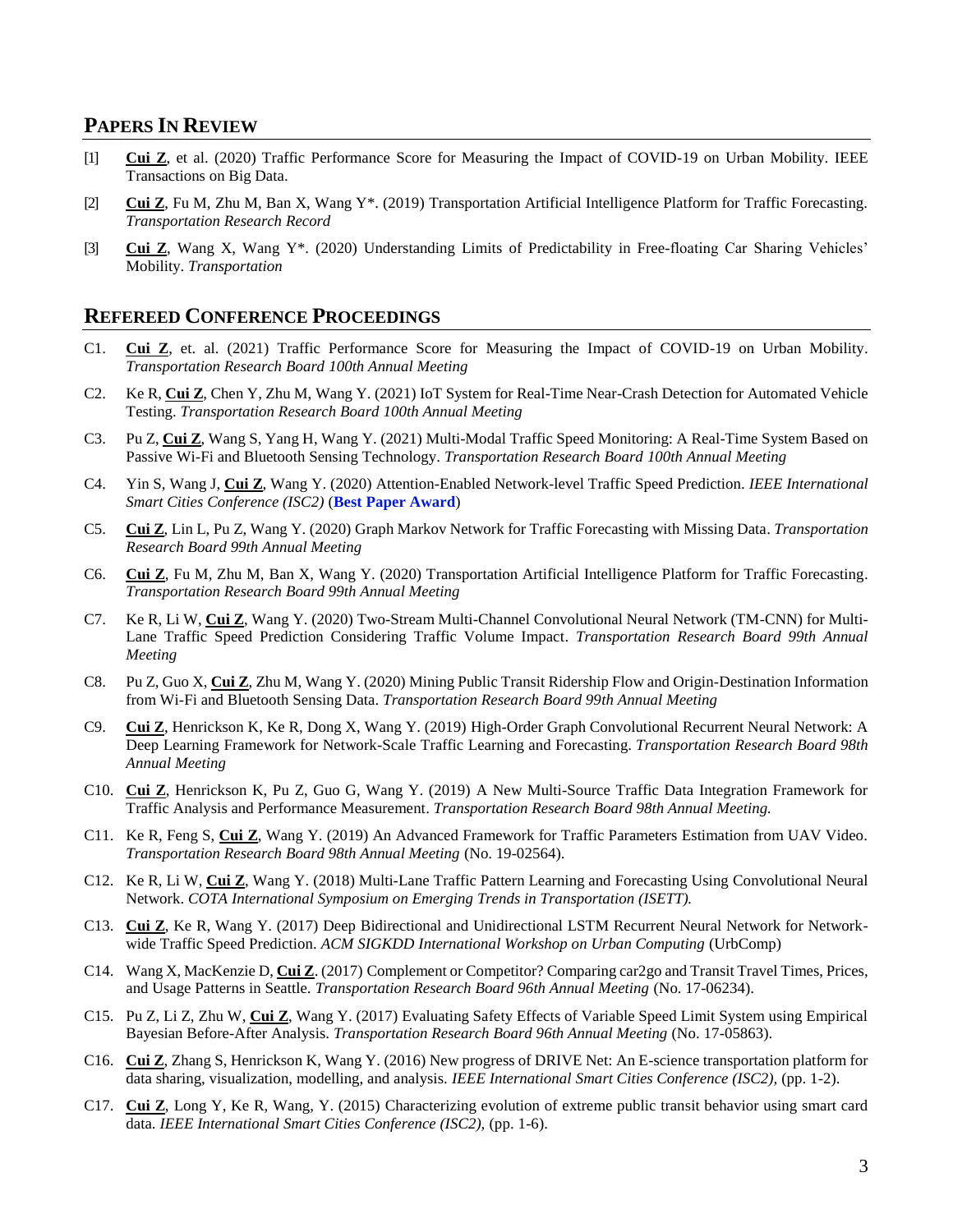- C18. **Cui Z**, Long Y. (2015) Perspectives on Stability and Mobility of Passenger's Travel Behaviour through Smart Card Data. *ACM SIGKDD International Workshop on Urban Computing* (UrbComp).
- C19. **Cui Z**, Yang S W, Tsai H M (2015) A vision-based hierarchical framework for autonomous front-vehicle taillights detection and signal recognition. *IEEE International Conference on Intelligent Transportation Systems* (ITSC)*,* (pp. 931-937).
- C20. Gao Y, Swaminathan K, **Cui Z**, Su, L. (2015) Predictive Traffic Assignment: A New Method and System for Optimal Balancing of Road Traffic. *IEEE 18th International Conference on Intelligent Transportation Systems* (ITSC), (pp. 400- 407).
- C21. **Cui Z**, Wang C, Tsai H M. (2014) Characterizing channel fading in vehicular visible light communications with video data. *IEEE Vehicular Networking Conference (VNC)*, (pp. 226-229).
- C22. **Cui Z**, Yang S W, Wang C, Tsai H M. (2014) On addressing driving inattentiveness: Robust rear light status classification using hierarchical matching pursuit. *IEEE 17th International Conference on Intelligent Transportation Systems* (ITSC), (pp. 2243-2244).

# **TECHNICAL REPORTS**

- R1. Wang Y, Ban X, **Cui Z**, Zhu M. (2019) An artificial intelligence platform for network-wide congestion detection and prediction using multi-source data. Connected Cities and Smart Mobility (C2SMART) Research Report (USDOT award number: 69A3551747124)
- R2. Wang Y, **Cui Z**, Henrickson, K. (2018) Pilot Testing of SHRP2 Reliability Data and Analytical Products: Washington. SHRP2 Reliability Project L38 Report.
- R3. Hallenbeck M, Ishimaru J, **Cui Z**, Wang Y, Wright D, Zhang W, Henrickson K. (2017) Implementing the Routine Computation and Use of Roadway Performance Measures Within WSDOT. SHRP2 PM Software Research Report. (Grant number: Agreement T1461, Task 16)
- R4. Wang Y, Ke R, Zhang W, **Cui Z**, Henrickson K. (2016) Digital roadway interactive visualization and evaluation network applications to WSDOT operational data usage. Washington State Department of Transportation (WSDOT) Research Report (Report number: WA-RD 854.1).

# **ACADEMIC TALKS**

- T1. Oct. 2020, "Graph Markov Network for Traffic Forecasting with Missing Data", Reasoning in GeoAI, Mini-Workshop, UC Santa Barbara (online), CA, USA.
- T2. Sep. 2020, "Graph Markov Network for Traffic Forecasting with Missing Data", American Statistical Association Transportation Statistics Interest Group meeting (online), USA.
- T3. May. 2020, "Learning from Network-wide Traffic Sensor Data: Vehicle Travel and Traffic Performance Changes under the Influence of COVID-19", PacTrans Webinar, Seattle, USA.
- T4. Jan. 2020, "Transportation Artificial Intelligence Platform", Transportation Research Board (TRB) ABJ70 Artificial Intelligence and Advanced Computing Standing Committee Meeting, Washington, DC, USA.
- T5. Jan. 2020, "Artificial Intelligence in Transportation", COTA Young Professional Presentation, Transportation Research Board (TRB) Annual Meeting, Washington, DC, USA.
- T6. Oct. 2019, "Learning Traffic as a Graph: Graph-based Neural Networks for Network-scale Traffic Prediction". *INFORMS* 2019, Seattle, USA.
- T7. May 2019, "Artificial Intelligence based Transportation Analysis Platforms and Applications", *Institute of Transportation Engineers (ITE) Student Night*, Seattle, USA.
- T8. Jan. 2019, "A Multi-Source Transportation Data Integration Framework based on High-resolution Geospatial Data for Transportation Analysis", *Transportation Research Board (TRB) AFB80 Standing Committee - Geospatial Control Subcommittee Meeting*, Washington, DC, USA.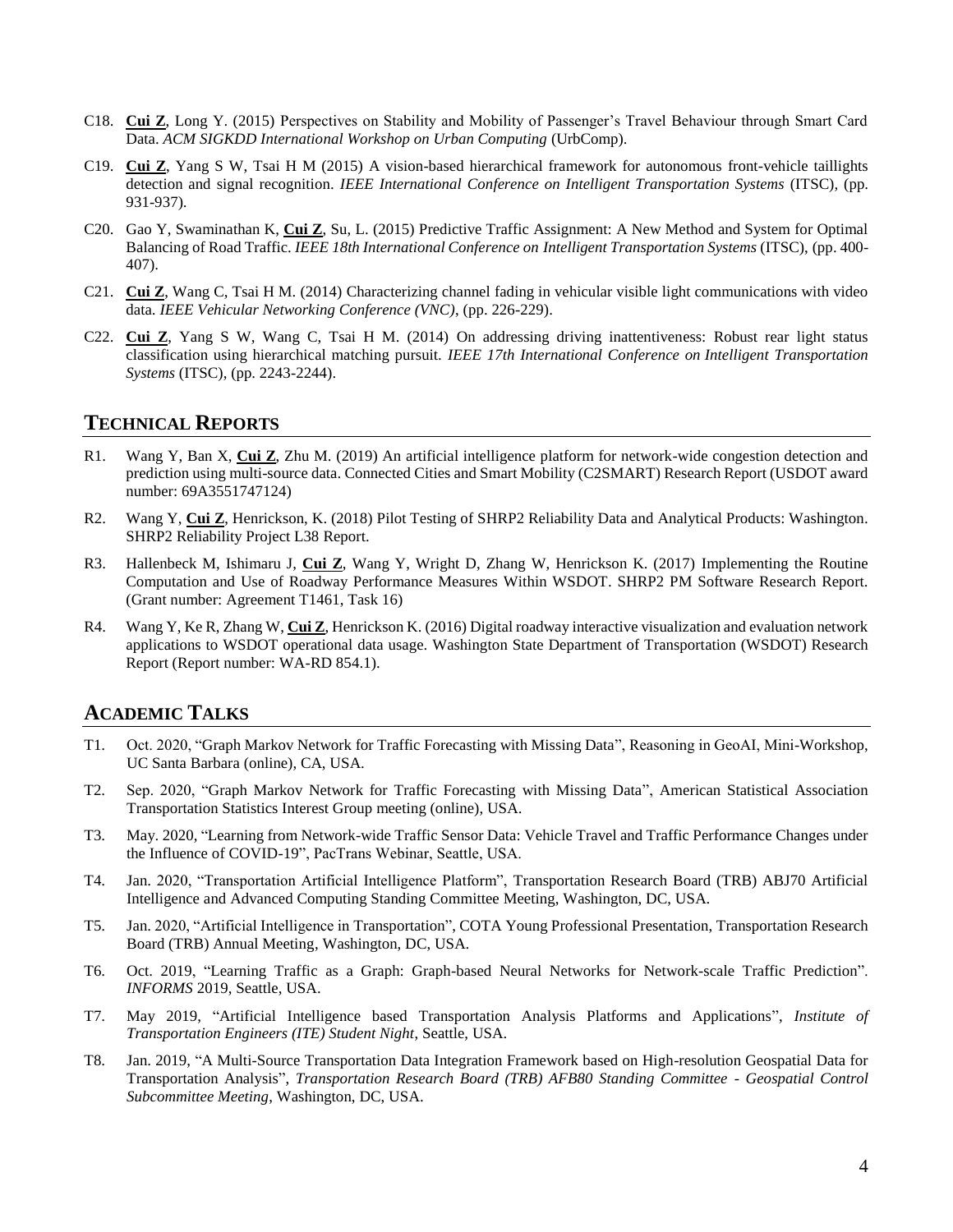- T9. Jan. 2019, "A New Multi-Source Traffic Data Integration Framework for Traffic Analysis and Performance Measurement". *Transportation Research Board (TRB) 98th Annual Meeting*. Washington, DC, USA.
- T10. Jan. 2019, "Traffic Graph Convolutional Recurrent Neural Network: A Deep Learning Framework for Network-scale Traffic Learning and Forecasting". *Transportation Research Board (TRB) 98th Annual Meeting*. Washington, DC, USA.
- T11. Dec. 2018, "Big Data Applications in ITS Key Arterial Performance Project", *ITS Washington Annual Meeting*, Seattle, USA.
- T12. Aug. 2017, "Deep Bidirectional and Unidirectional LSTM Recurrent Neural Network for Network-wide Traffic Speed Prediction". *ACM SIGKDD International Workshop on Urban Computing* (UrbComp), Halifax, Canada.
- T13. Aug. 2016, "Predictability of Vehicular Mobility in Free-floating Car Sharing System", *PacTrans-Tongji PhD Student Research Symposium in Transportation Science and Technologies*, Seattle, USA.
- T14. Oct. 2015*,* "Characterizing evolution of extreme public transit behavior using smart card data". *IEEE International Smart Cities Conference (ISC2).* Guadalajara, Mexico.
- T15. Aug. 2015, "Perspectives on Stability and Mobility of Passenger's Travel Behaviour through Smart Card Data". *ACM SIGKDD International Workshop on Urban Computing* (UrbComp), Sydney, Australia.
- T16. Sep. 2015, "Predictive Traffic Assignment: A New Method and System for Optimal Balancing of Road Traffic". *IEEE 18th International Conference on Intelligent Transportation Systems* (ITSC).
- T17. Sep. 2015, "A vision-based hierarchical framework for autonomous front-vehicle taillights detection and signal recognition". *IEEE International Conference on Intelligent Transportation Systems* (ITSC).

### **PROPOSAL WRITING**

- P1. USDOT UTC (PacTrans). Predict Near-term Traffic Performance like Weather Forecast. Submitted in Oct. 2020 (Pending).
- P2. NCHRP 03-138. Application of Big Data Approaches for Traffic Incident Management (TIM). Submitted in Feb. 2020 (Pending).
- P3. USDOT UTC (PacTrans). TRAFFIX: A Platform for Evaluating and Sharing Traffic Forecasting Datasets and Models. Submitted in Nov. 2019 (Pending).
- P4. USDOT Federal Highway Administration (FHWA). A Framework/Methodology to Support Data Fusion, Analysis, and Decision Making. Submitted in Aug. 2019 (Pending).
- P5. Transportation Cooperative Research Program (TCRP). TCRP G-18: Improving Access and Management of Transit ITS Data. Submitted in Sep. 2019 (Pending).
- P6. Washington State Department of Transportation (WSDOT). Real-Time Truck Parking Information Integration, Visualization and Prediction. (**Accepted**. Funds: \$150,000. Funding Period: Sept. 2019-Mar.2021)
- P7. National Cooperative Highway Research Program (NCHRP). NCHRP 07-26: Update of Highway Capacity Manual: Merge, Diverge, and Weaving Methodologies. (**Accepted**. Funds: \$400,000, Funding Period: June, 2019-Dec., 2021)
- P8. Center for Safety Equity in Transportation (CSET). Developing a Data-Driven Safety Assessment Framework for RITI Communities in Washington State. (**Accepted**. Funds: \$120,000, Funding Period: July, 2018-Sept., 2019)
- P9. USDOT UTC (C2SMART). An artificial intelligence platform for network-wide congestion detection and prediction using multi-source data. (**Accepted**. Funds: \$82,500, Funding Period: June,2018-July, 2019)
- P10. Seattle DOT (SDOT). Performance Measurement for a Selected Pilot Urban Corridor in Seattle. (**Accepted**. Funds: \$39,198, Funding Period: April, 2017-June, 2017)

### **TOOLS**

#### **Platforms**

**TRAFFIX.AI**: A Platform for Evaluating and Sharing Traffic Forecasting Datasets and Models. [\[website\]](https://zhiyongcui.com/TRAFFIX_Web/) **T**raffic **P**erformance **S**core (**TPS**) in Greater Seattle area. [\[website\]](http://tps.uwstarlab.org/)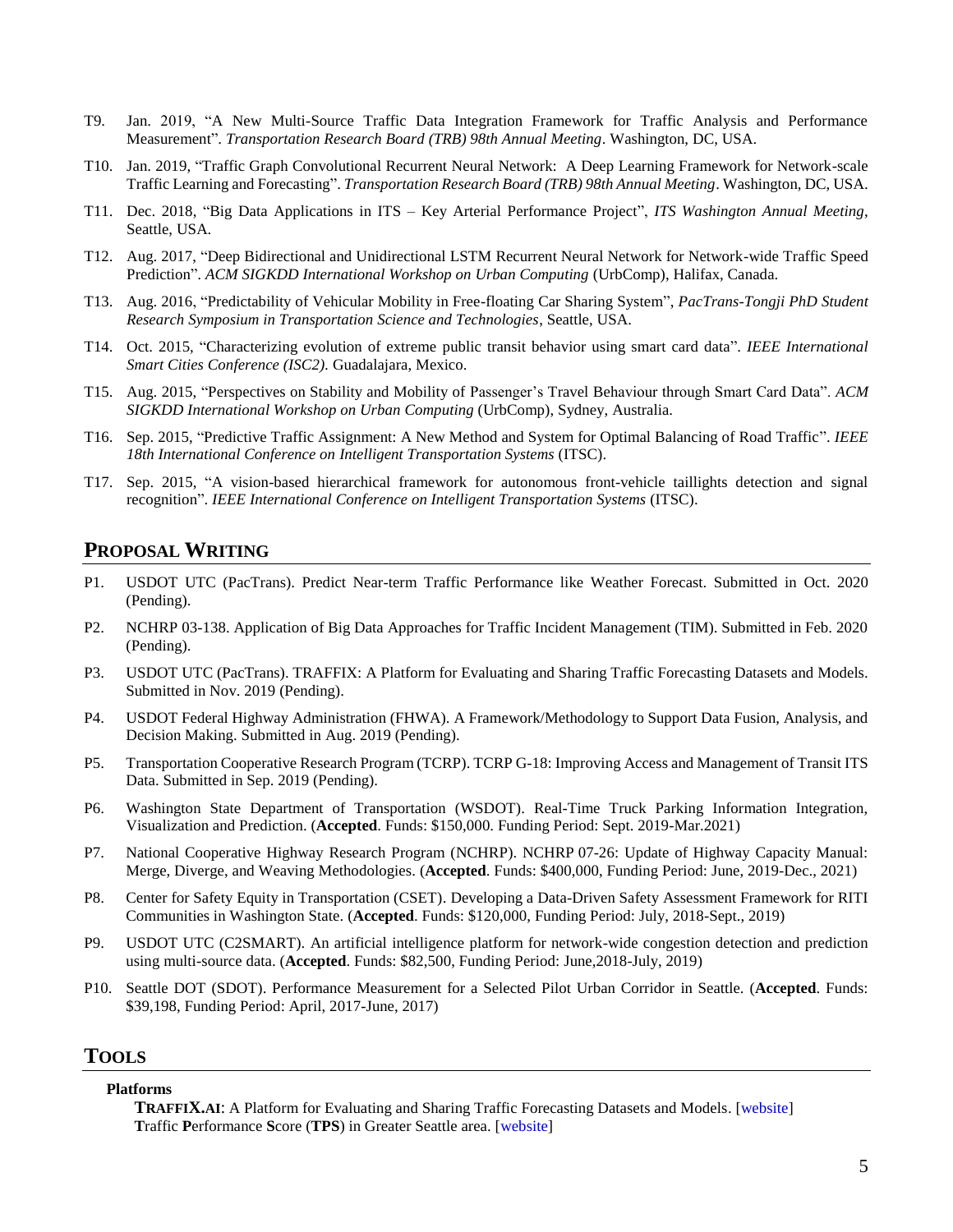**D**igital **R**oadway **I**nteractive **V**isualization and **E**valuation **Net**work (**DRIVE Net**): A Transportation Big Data Analytics Platform [\[website\]](http://www.uwdrive.net/)

**Code**

Spatiotemporal Data Modeling Algorithms

**TGC-LSTM**: Traffic Graph Convolution Recurrent Neural Network [\[150+ stars\]](https://github.com/zhiyongc/Graph_Convolutional_LSTM) **GRU-D**: Gated Recurrent Unit (GRU) dealing with missing values [\[70+ stars\]](https://github.com/zhiyongc/GRU-D) **SBD-LSTM**: Stacked Bidirectional and Unidirectional LSTM [\[25+ stars\]](https://github.com/zhiyongc/Stacked_Bidirectional_Unidirectional_LSTM) **GMN**: Graph Markov Network [\[1 stars\]](https://github.com/zhiyongc/GraphMarkovNetwork)

#### **Datasets**

Seattle Loop Detector Dataset [\[GitHub-version\]](https://github.com/zhiyongc/Seattle-Loop-Data) [doi[: 10.5281/zenodo.3258904\]](https://zenodo.org/record/3258904#.XdiOCVdKi70)

# **TEACHING EXPERIENCE**

| <b>Pre-Doctoral Instructor, University of Washington</b>                                  | Winter 2020   |
|-------------------------------------------------------------------------------------------|---------------|
| CEE 412/CET522 Transportation Data Management and Visualization                           |               |
| 50 students including undergrads and grads; Course Evaluation Score: 4.1/5.0<br>$\bullet$ |               |
| (CEE Department Chair's Award)                                                            |               |
| <b>Teaching Assistant</b> , University of Washington                                      | Winter 2019   |
| CEE 412/CET512 Transportation Data Management                                             |               |
| Guest Lecturer, University of Washington                                                  | Winter 2019   |
| CEE 412/CET512 Transportation Data Management                                             |               |
| Lecture Topic: Introduction of Transportation Data Management                             |               |
| Guest Lecturer, University of Washington                                                  | $2017 - 2019$ |
| <b>Engineering Discovery Days</b>                                                         |               |
| Lecture Topic: Transportation Big Data Analytics Platform                                 |               |

# **MEDIA COVERAGE**

| $\bullet$ | Annual CEE Department award winners. UW CEE News                                                   | Jul. 2020 |
|-----------|----------------------------------------------------------------------------------------------------|-----------|
| $\bullet$ | Measuring Traffic Performance during COVID-19. UW CEE News                                         | May. 2020 |
| $\bullet$ | 2018 Special TRB Meeting Newsletter. PacTrans.                                                     | Apr. 2018 |
| $\bullet$ | PacTrans Success Story: STAR Lab DRVIE Net. DRIVE Net 1, DRIVE Net 2                               | Oct. 2018 |
| $\bullet$ | PacTrans Develops a Practical Data Analytics Tool for Network Performance Measures. UTC Spoltlight | Jul. 2016 |

# **MENTORSHIP**

| <b>Undergraduate Student Research Mentor</b> at University of Washington                  |                      |
|-------------------------------------------------------------------------------------------|----------------------|
| Longfei Lin Beihang University                                                            | Summer 2019          |
| Muzhi Han, Tsinghua University (now at University of California, Los Angeles)             | Winter - Spring 2019 |
| Tian Wang, Beijing University of Posts and Telecommunications (now at Northeastern Univ.) | Summer 2018          |
| Yijun Sun, Tsinghua University (now at Tsinghua University)                               | Summer 2017          |
| Zhaoyi Li, Tsinghua University                                                            | Summer 2017          |
| <b>Graduate Student Research Mentor</b> at University of Washington                       |                      |
| Shuyi Yin, Stanford University (now at University of Washington)                          | Summer 2019          |
| Mingjian Fu, University of Washington (now at INRIX)                                      | Summer 2017          |

### **PROFESSIONAL SERVICES**

| <b>Committee Member</b>                                                                                                                                                   |               |
|---------------------------------------------------------------------------------------------------------------------------------------------------------------------------|---------------|
| TRB Standing Committee on Intelligent Transportation Systems (AHB15)                                                                                                      | 2020          |
| TRB Standing Committee on Geospatial Data Acquisition Technologies (AFB80)                                                                                                | 2020          |
| ASCE T&DI Artificial Intelligence Committee                                                                                                                               | 2020          |
| ASCE ICTD 2020 Scientific Committee                                                                                                                                       | 2020          |
| <b>Academic Society Membership</b><br>$\mathbf{A}$ and $\mathbf{A}$ and $\mathbf{A}$ and $\mathbf{A}$ and $\mathbf{A}$ and $\mathbf{A}$ and $\mathbf{A}$ and $\mathbf{A}$ | $\sim$ $\sim$ |

American Statistical Association (ASA) Transportation Statistical Interest Group Member 2020